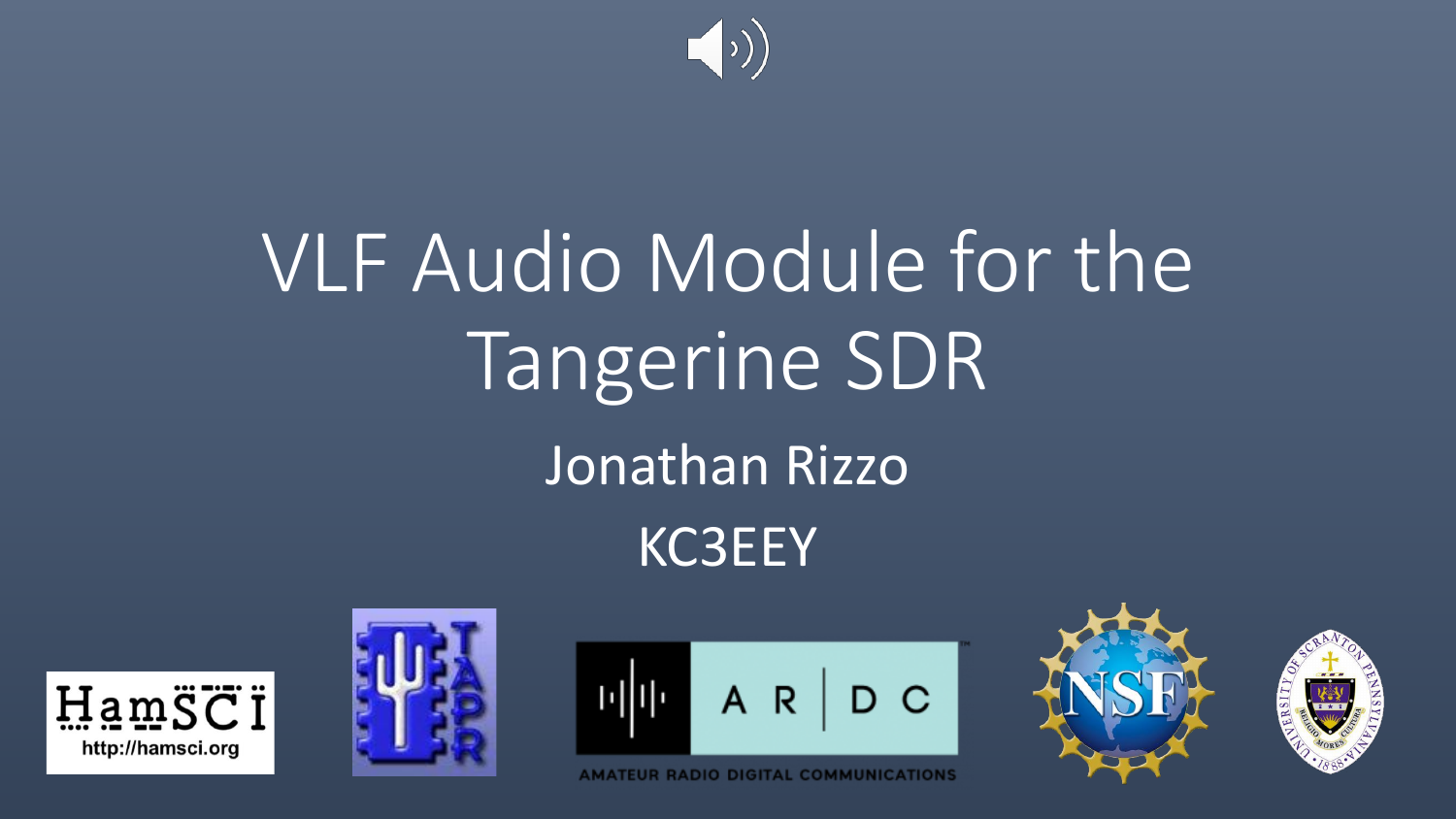#### Automated VLF Reception Systems

- VLF Natural Radio emissions often occur randomly and can't be predicted reliably.
- Impractical to constantly listen for and record VLF emissions, as they can occur at inconvenient times and may never happen again for months!
- Often times, a listener can listen with their portable receiver for months and not hear anything except sferics and tweeks.
- Power line interference is a still a huge problem, and it's getting worse!

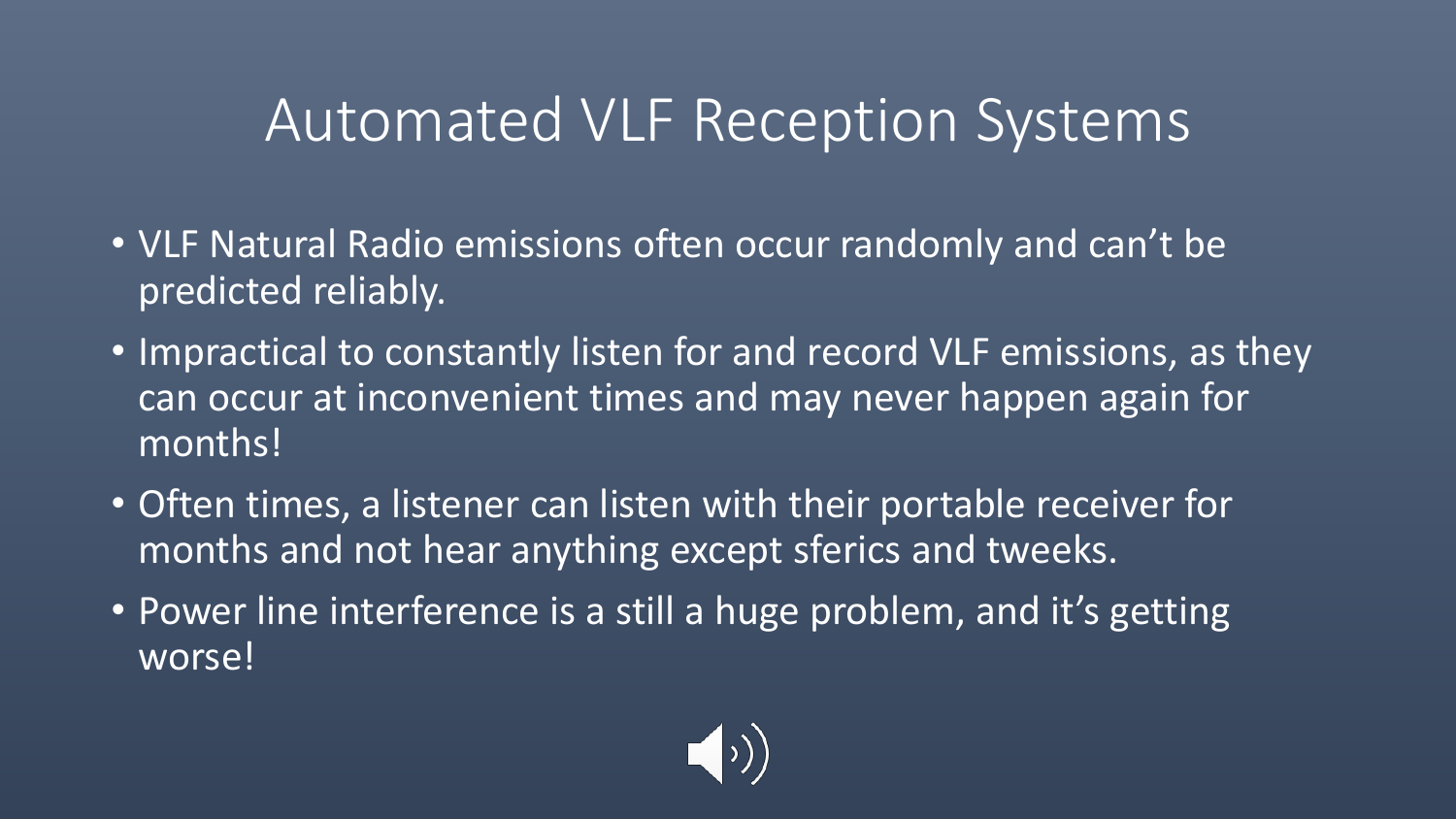#### Automated VLF Reception Systems

- Automation of VLF reception is a solution to the limitations of live listening and recording.
- VLF receivers (E-Field and B-Field) (and their antennas) are permanently installed outside, either in a radio quiet location or where power line interference is not strong enough to overload the receiver.
- VLF receivers are powered using either batteries or isolated DC.
- The antenna (E-Field probe or B-Field loop) is connected directly to the receiver. Antenna feedlines are not used.
- Feedlines from the receiver audio output transport the audio to the DAQ system inside.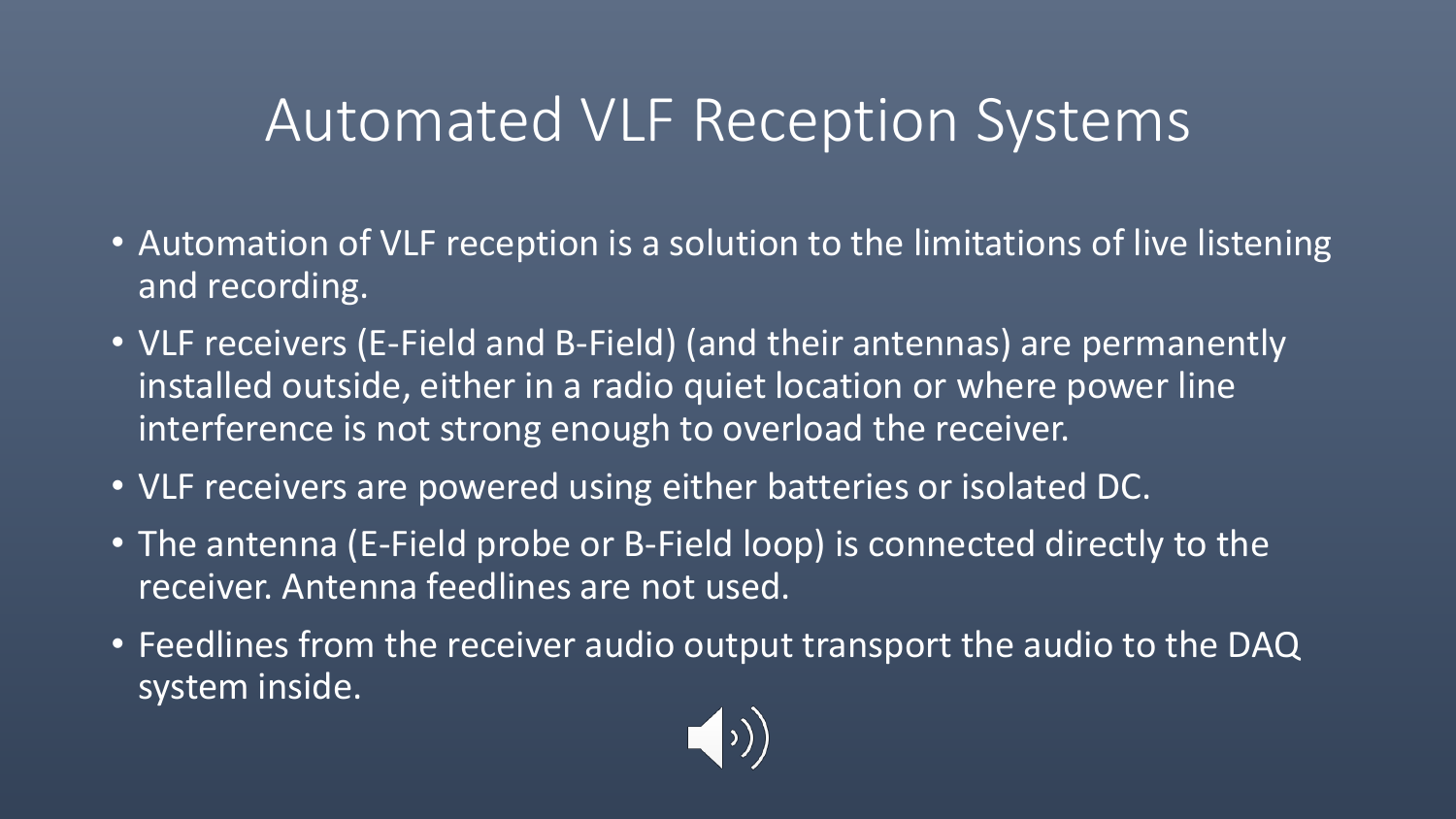### Anatomy of an automated VLF Reception System

- VLF receiver with preamp/filtering.
- Can be either E-Field or B-Field receiver depending on the front end.
- E-Field
	- High impedance front end consisting of a JFET or op amp with some added gain, used as an impedance converter.
	- JFET input stages use a gate resistor to set input impedance of the front end; antenna is connected directly to the gate, often with an inline choke.
	- E-Field antenna is just an E-Field probe, connected directly to the input stage.
	- Antenna length can be as small as one meter, often 2-3 meters in length.
	- Since the antenna is a tiny fraction of the wavelength, the high impedance of the input stage.

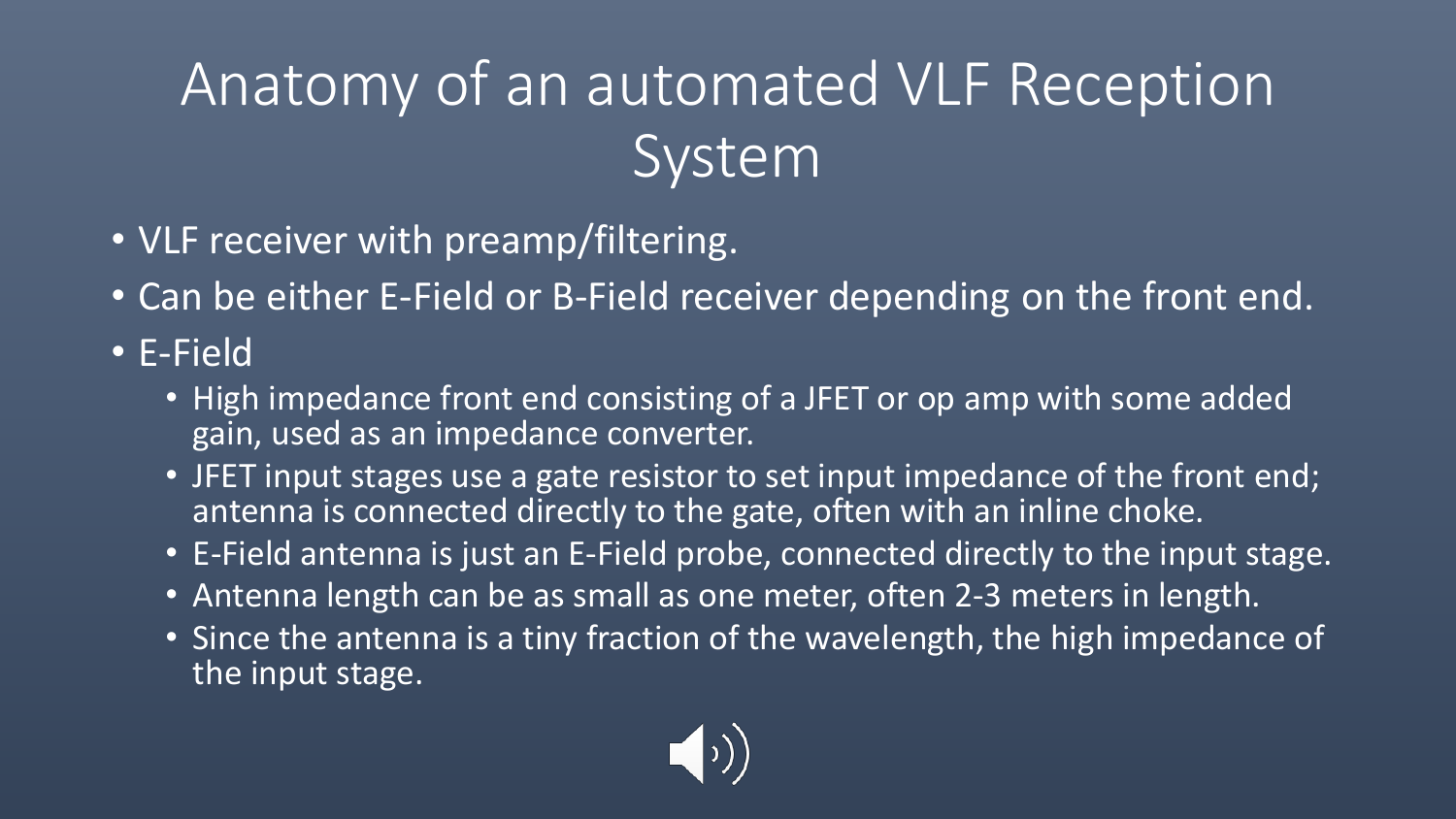#### Anatomy of an automated VLF reception System: E-Field Receiver

JFET Input Stage (Impedance Converter and Gain Stage)

Can be Op Amp input as well

Filtering stage (Band Pass)

Output Stage (Headphone or Feedline Driver)

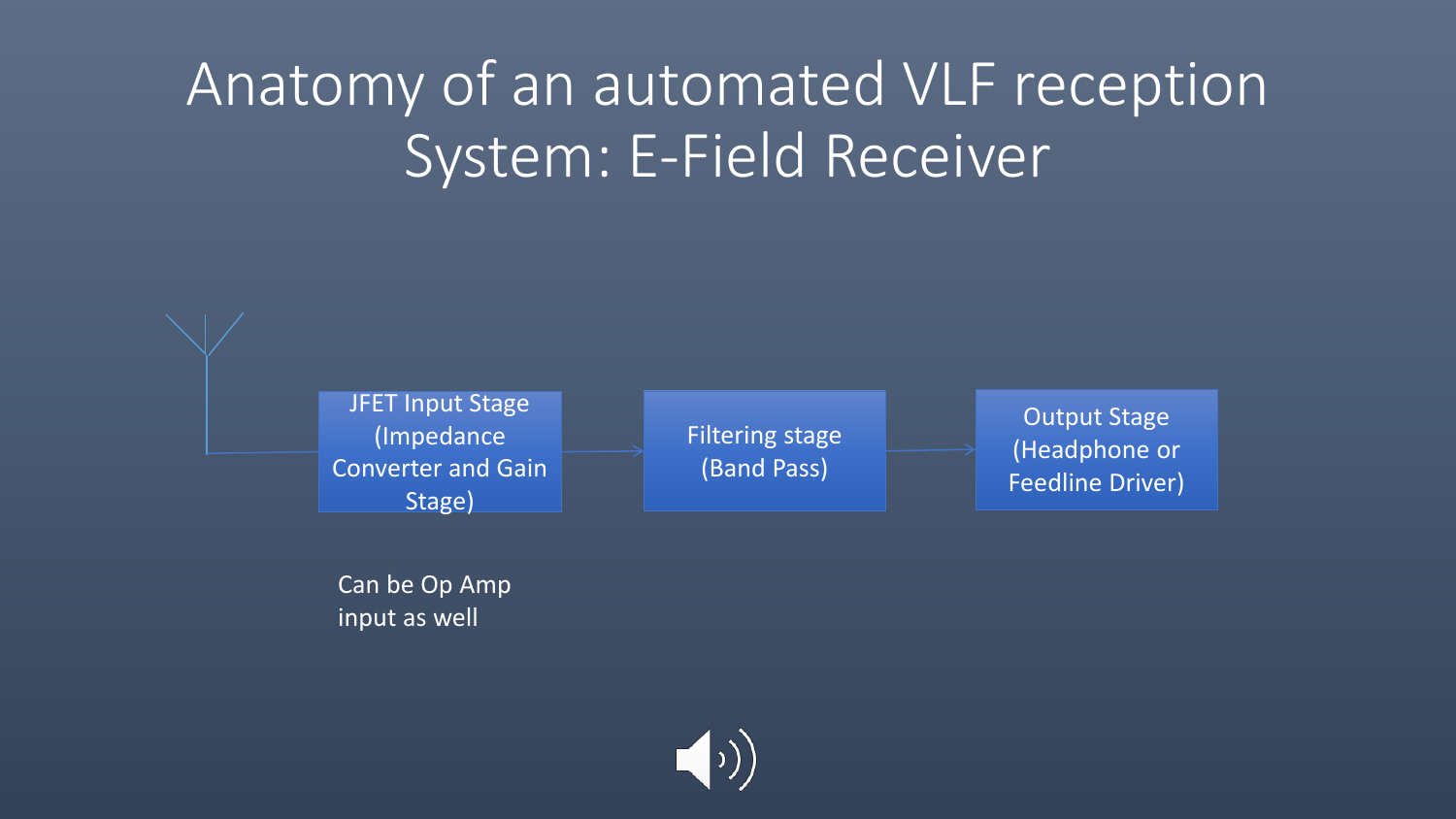## Anatomy of an automated VLF Reception System

#### • B-Field

- Frontend usually consists of an op amp circuit with added gain.
- Loop is coupled to the input of the op amp via an audio transformer.
- The audio transformer serves to match impedance; the low impedance of the loop to the high impedance of the op amp stage.
- Filtering is done after the frontend like in the E-Field receiver, then is amplified for a headphone monitor or a feedline driver circuit.
- Two loops (and two receivers) are required for East-West and North-South reception.
- The receiver also requires a good ground or counterpoise and feedline isolation.

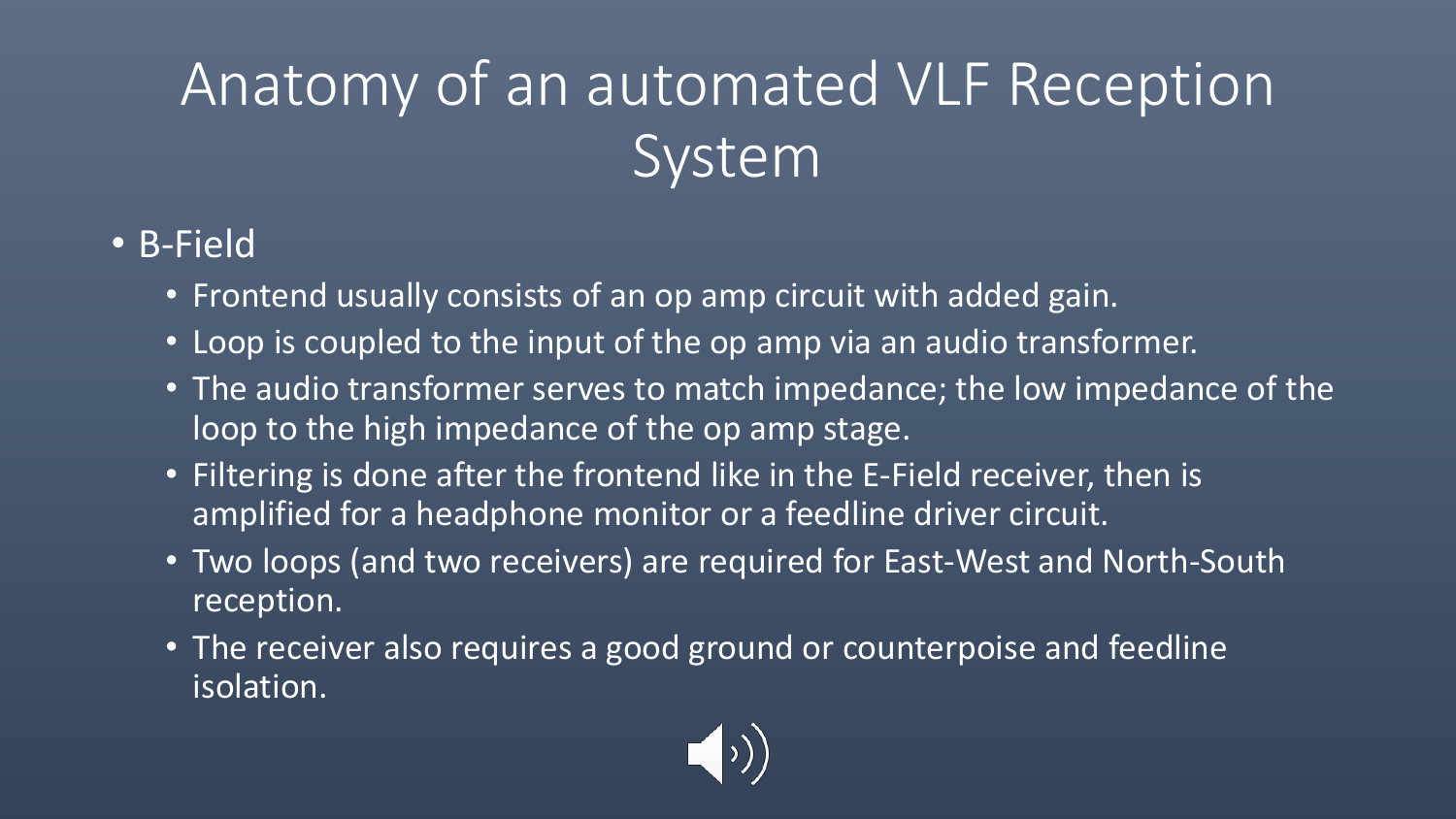#### VLF Receivers: B-field Receivers

Loop Antenna (Can be two loops orthogonal to each other for N-S and E-W channels

> Audio Transformer and Op Amp Input Stage (Impedance Converter and Gain Stage)

Filtering stage (Band Pass)

Output Stage (Headphone or Feedline Driver)

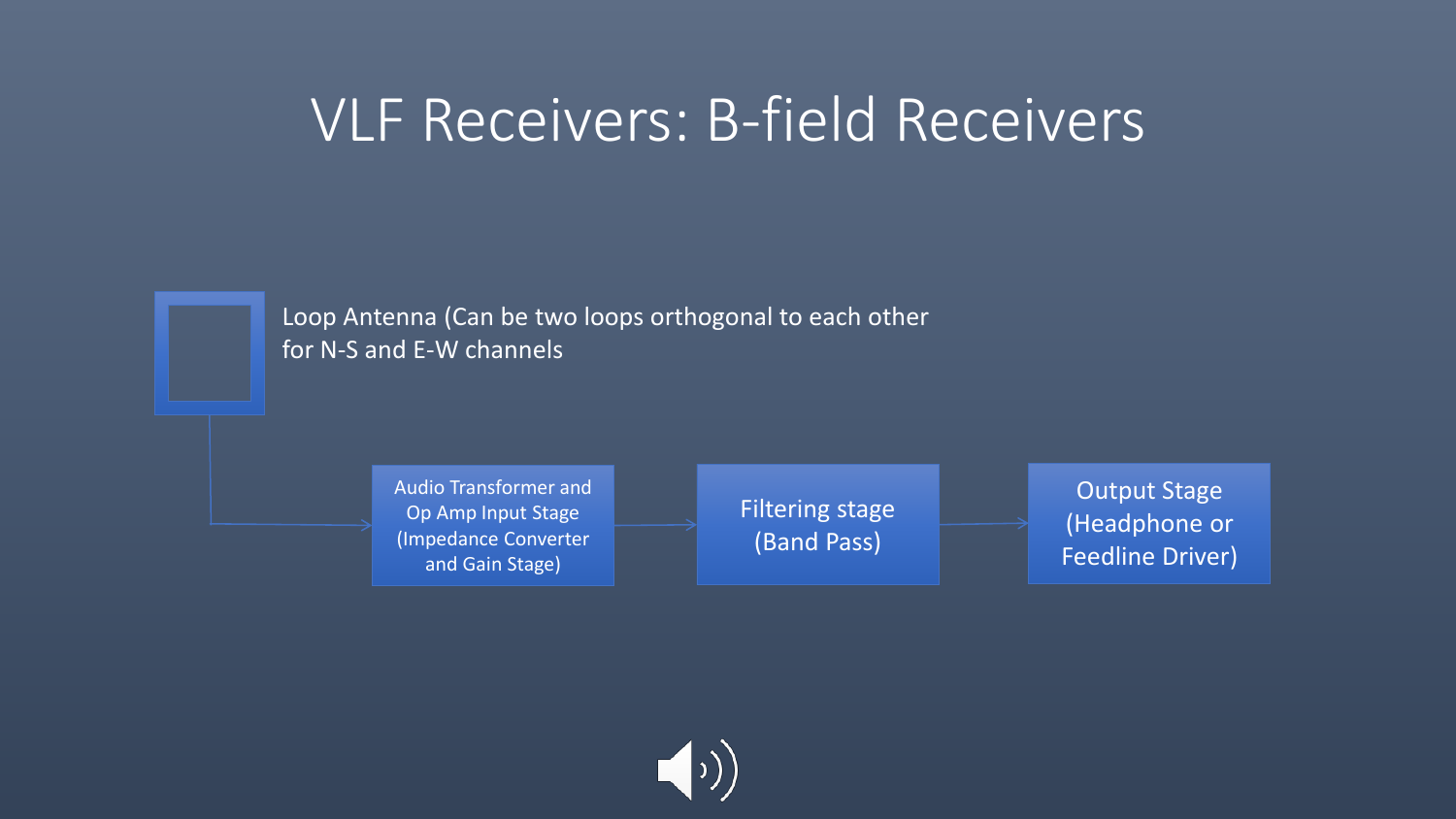#### Permanent VLF Observation



Image taken from VLF Experimentation Facebook Group and vlf.it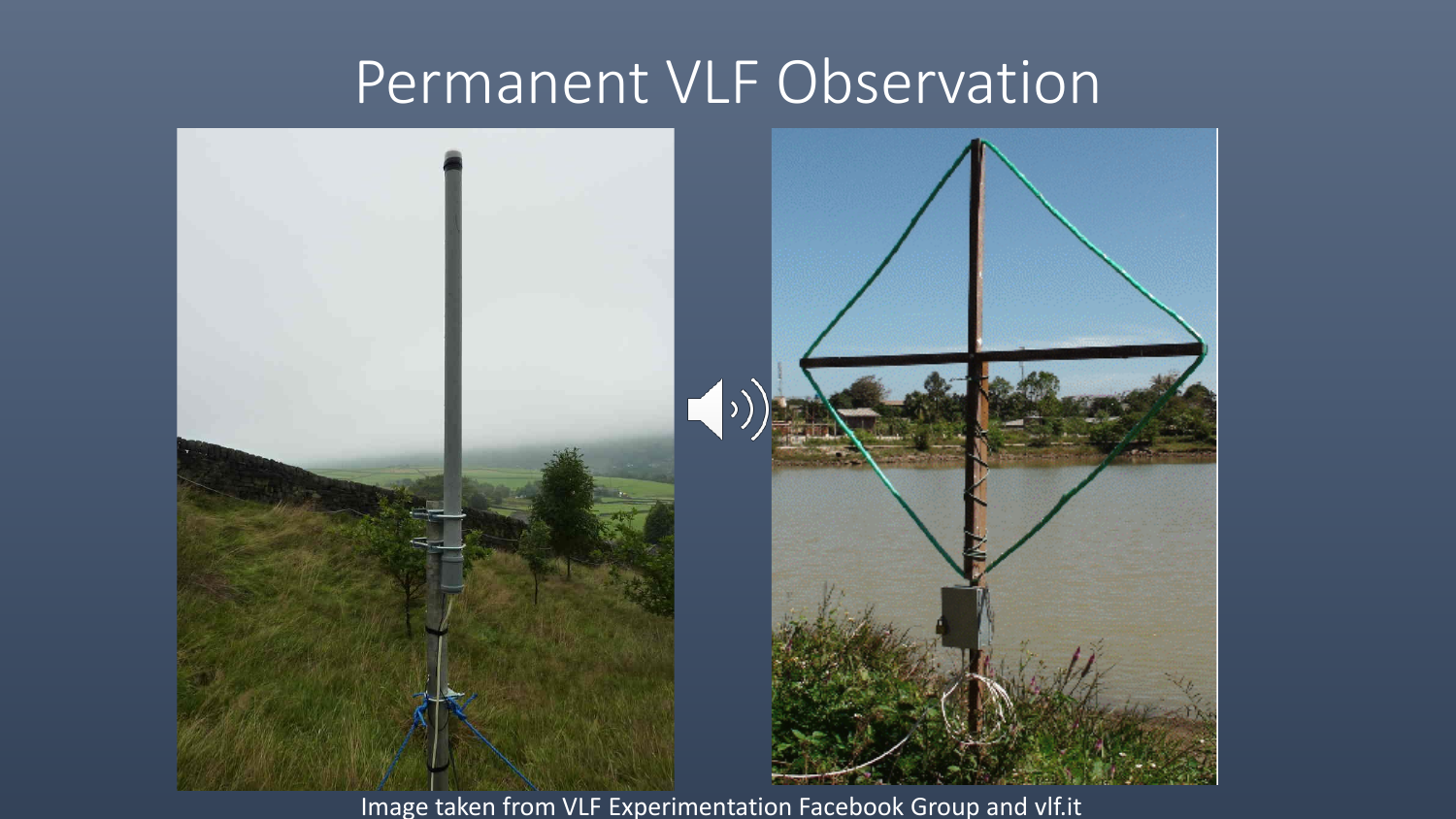#### DAQ System

- The simplest DAQ system is an audio recorder. These days, digital audio recorders are used.
- For the serious enthusiast, a computer with a soundcard and appropriate software is often used. Appropriate software includes Spectrum Lab or vlfrx-tools.
- For the professional researcher, a professional DAQ from National Instruments or other DAQ manufacturer.
- Sometimes, a complete custom DAQ solution can be utilized by the professional researcher to fit their needs.

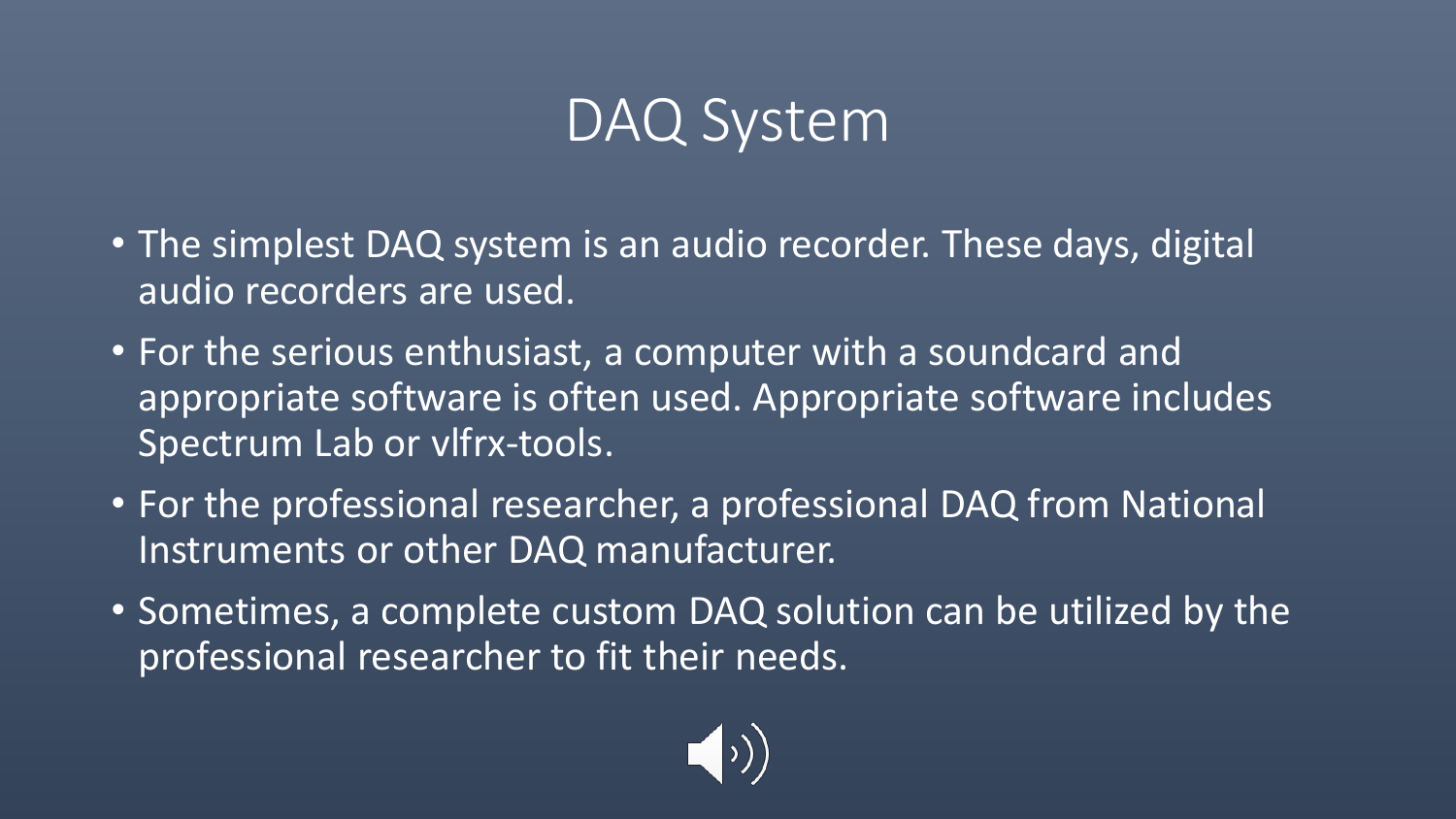#### vlfrx-tools

- Open source VLF radio toolkit for capture, analysis, and storage.
- VLF audio and GPS PPS fed into soundcard. (Cannot feed GPS PPS into parallel or serial port)
- Automatically filters power line hum with tracking filter.
- Detects whistler and chorus events automatically and lightning location through TOGA method.
- Can support triple axis reception. (E-field, N-S B-field, E-W B-field)
- Can detect Sudden Ionospheric Disturbances.
- Can determine bearing and distance of VLF signals. (triple axis required)
- Can be compiled on Linux, FreeBSD, and OpenBSD. (BSD preferred)
- Audio streaming via icecast server of VLF audio for live listening.

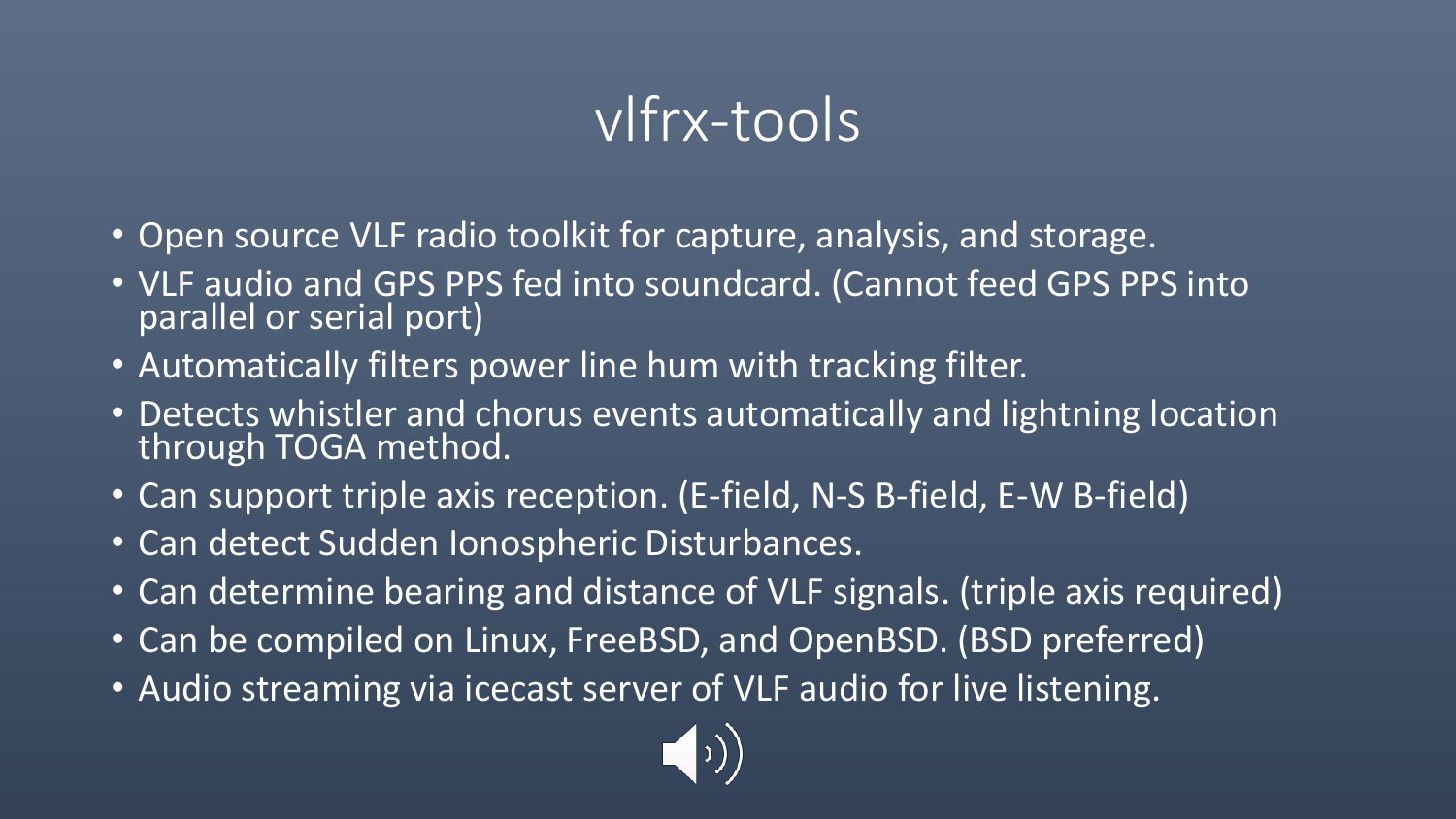#### vlfrx-tools System Diagram



 $\left(\bigcirc\right)$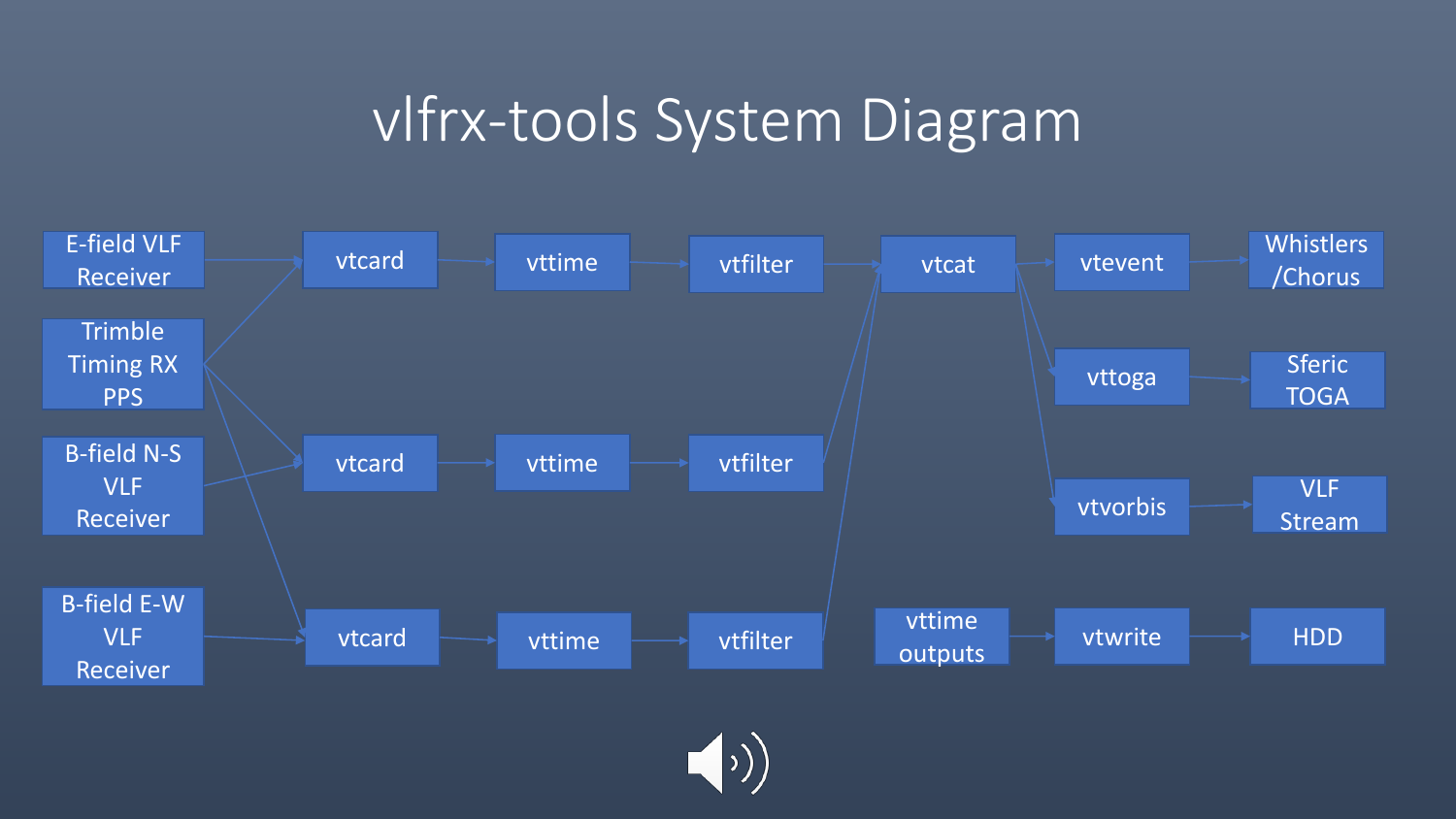# VLF Audio Module: Inspiration

- A post on the VLF Natural Radio groups.io group talking about the performance of the Behringer UMC404HD professional USB audio interface as a DAQ instead of a high quality PC soundcard.
- Paul Nicholson liked it so much that he employed it in his automated VLF reception system replacing the M-Audio 192 PCI he was currently using. It performed as well or better in his testing.
- The UMC404HD utilizes Cirrus Logic CS4272 24-Bit, 192 kHz Stereo Audio CODEC for analog to digital conversion with 114dB dynamic range.
- The UMC404HD also utilizes the AD8694, NJM2122, and RC4850 op amps for analog filtering and gain stages.

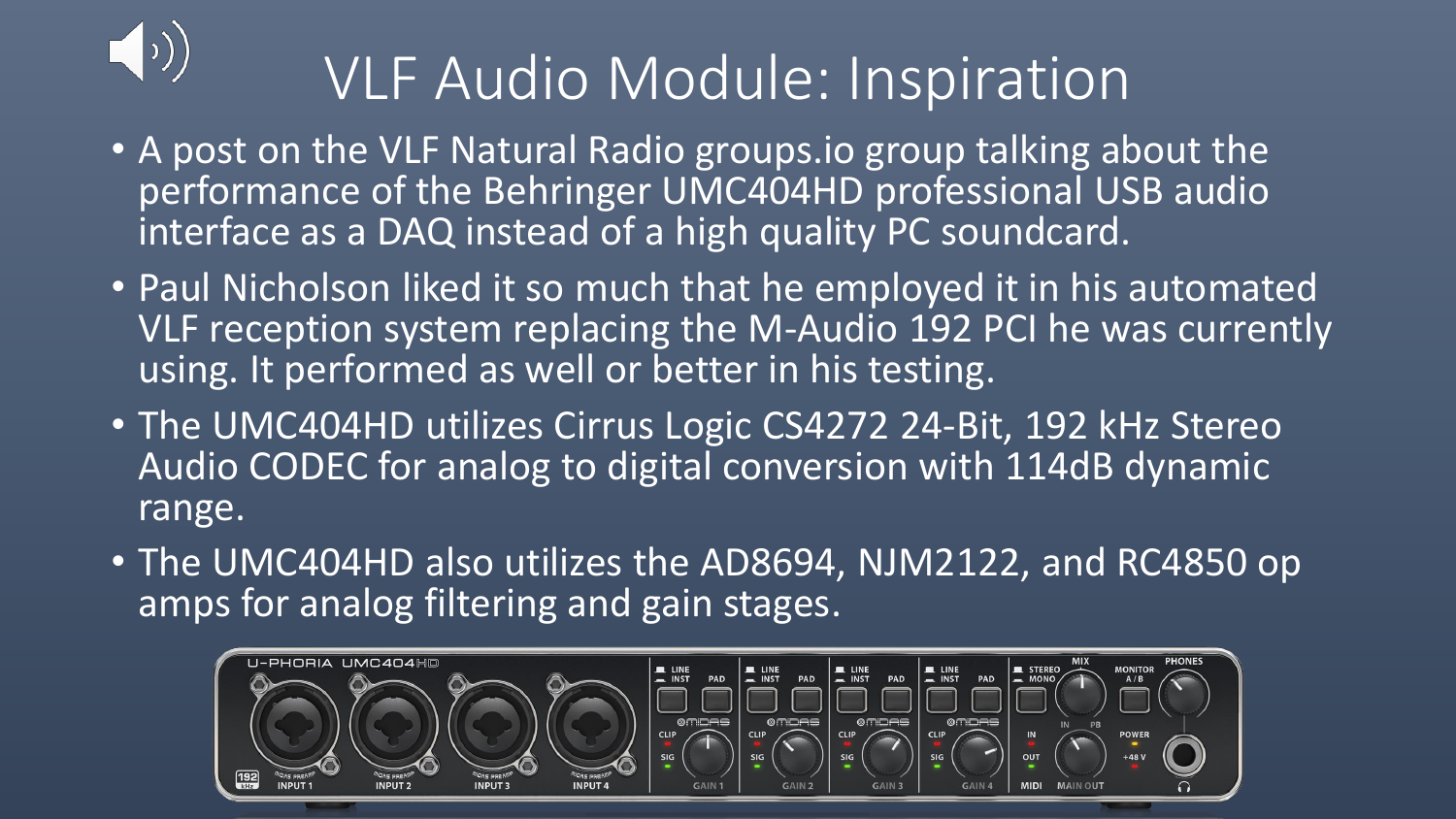#### VLF Audio Module: Inspiration

- For the VLF audio module, the Cirrus Logic CS4272 was not a good choice.
- Only two analog input channels are available. At least three are required for the VLF Audio Module.
- The Cirrus Logic CS4272 is a CODEC, which means both analog inputs and outputs. Only analog inputs are required.
- An alternative with at least 3 analog input channels, and input channels only is required for the VLF Audio module.
- A single IC simplified design and can offer the same performance.

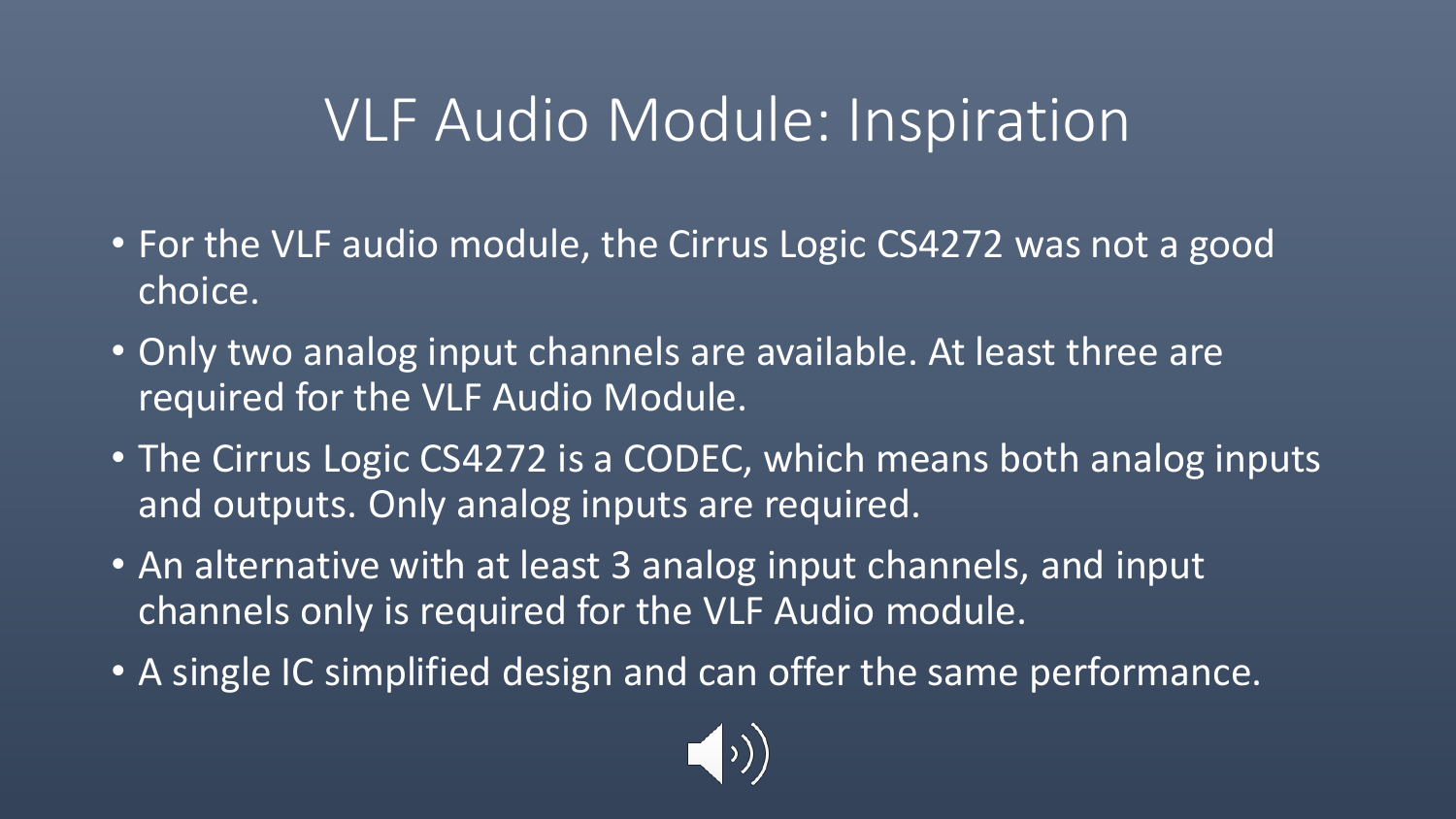#### VLF Audio Module: Design



- The VLF audio module will use the Cirrus Logic CS5364 114 dB, 192 kHz, 4-Channel A/D Converter.
- Master clock will be obtained from one of the programmable clock channels from the GPSDO.
- Audio samples transported via I2S or TDM port to the Data Engine FPGA.
- FPGA will set active A/D channels, sampling rate, sample length, and master clock frequency based on user settings.
- Interfaces to the Data Engine as a LEAF board; I2S/TDM port connects via M.2 connector and I2C control via the RPi I/O header.

 $\left(\left(\cdot\right)\right)$ 

• Possibly EEPROM for board ID.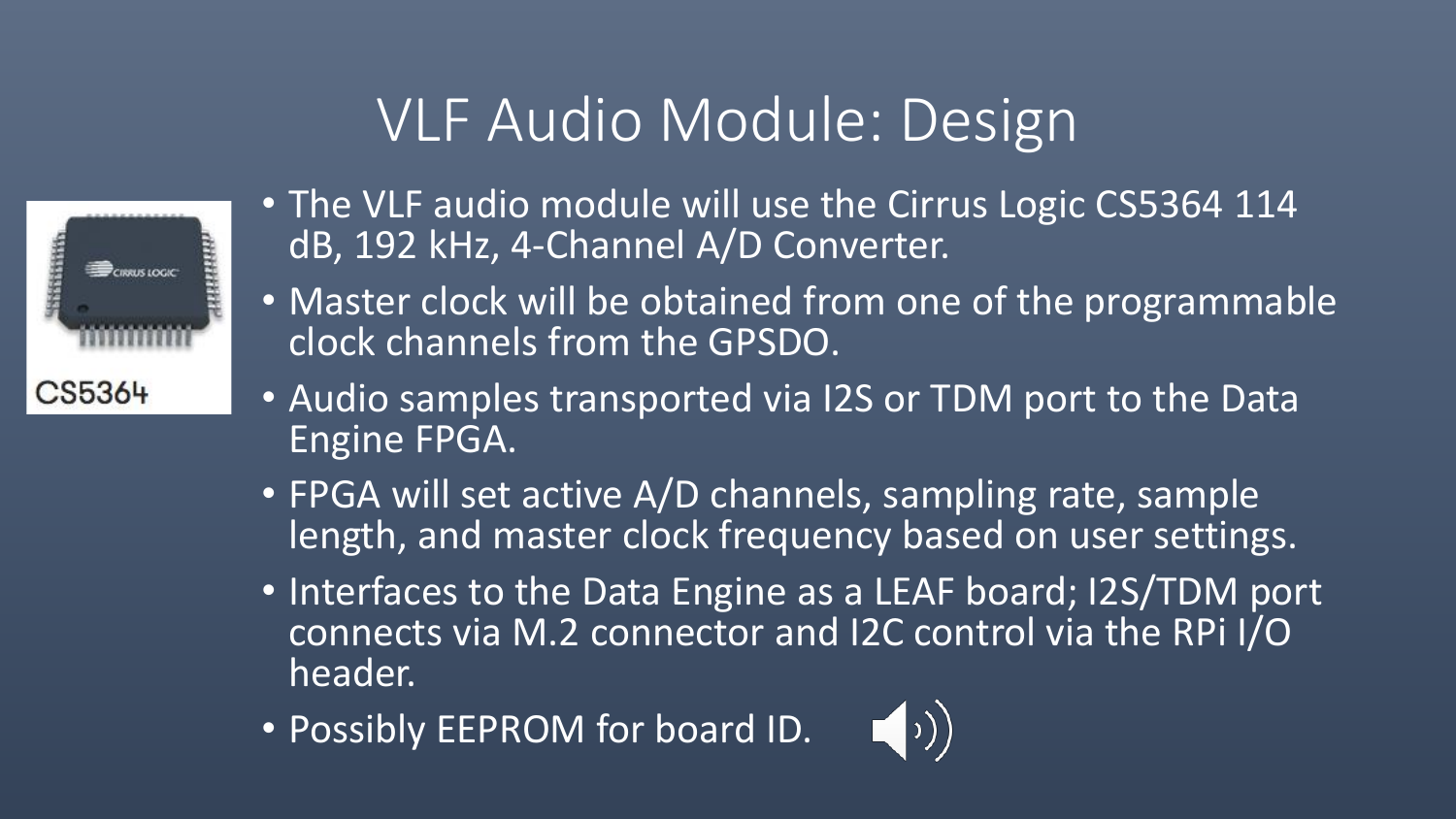#### VLF Audio Module: Operation

- VLF audio feeds will connect to screw terminals via audio isolation transformers.
- FPGA configures the active channels (1-4), sampling rate, sample length, and master clock via I2C.
- The FPGA configures the GPSDO DDS channel to generate the master clock frequency required for the configuration.
- Samples are transported via I2S or TDM (1-2/1-4 channels) to the FPGA.
- FPGA timestamps the sample referenced to GPS time the same way vtcard timestamps the sample.
- FPGA streams the samples to a TCP socket via the Ethernet port compatible with vlfrx-tools.
- FPGA combines channels into a single multichannel stream in the same way as vtcat.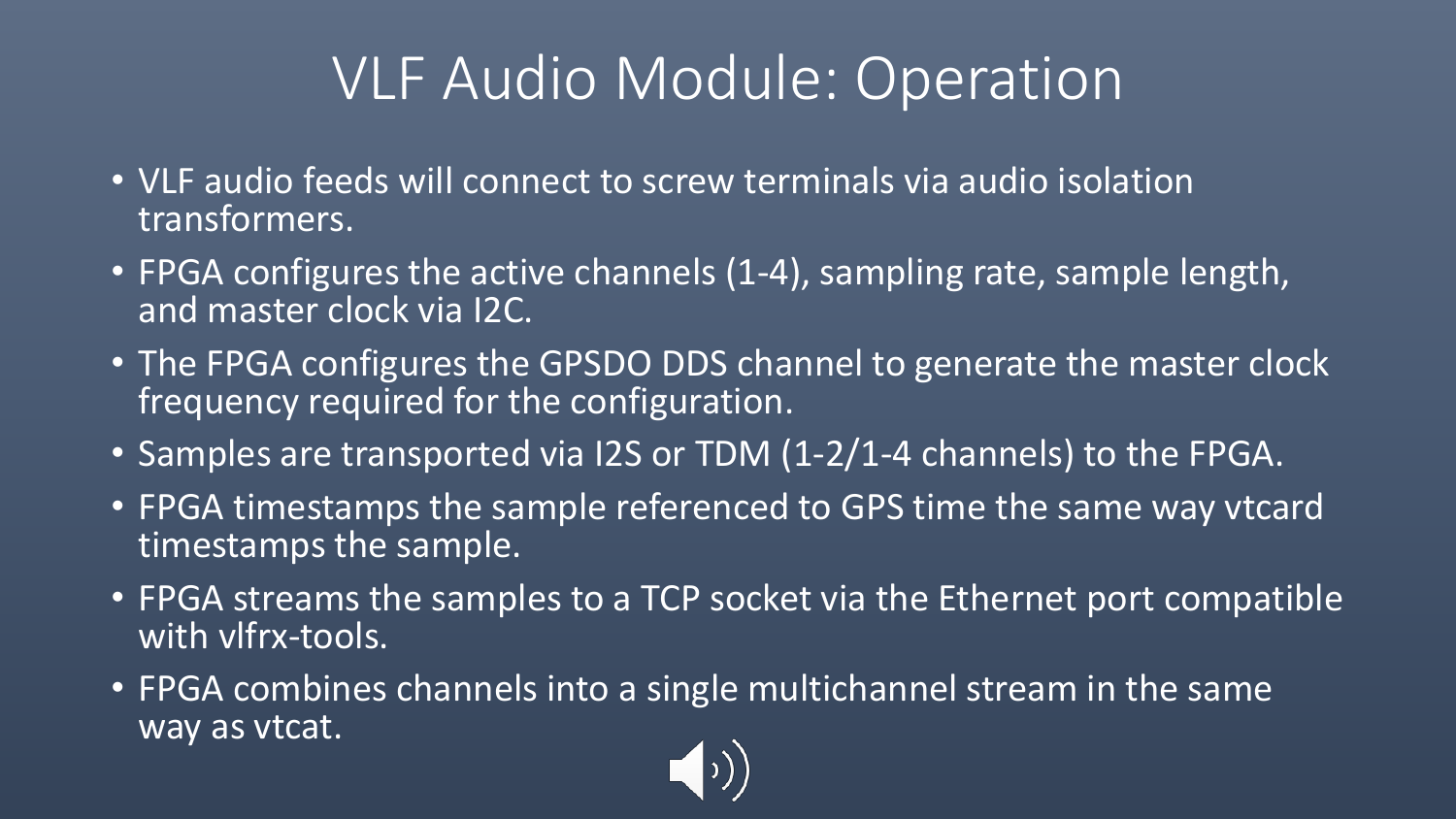

| LJ/I <sup>2</sup> S MASTER OR SLAVE | $\overline{Q}$ SM Fs = 192 kHz |        |        |        |        |  |  |
|-------------------------------------|--------------------------------|--------|--------|--------|--------|--|--|
| <b>MCLK Divider</b>                 | ÷4                             | ÷З     | ÷2     | $+1.5$ | ÷1     |  |  |
| MCLK (MHz)                          | 49.152                         | 36.864 | 24     | 18.384 | 12.288 |  |  |
| SCLK (MHz)                          | 12.288                         | 12.288 | 12.288 | 12.288 | 12.288 |  |  |
| MCLK/LRCK Ratio                     | 256                            | 192    | 128    | 96     | 64     |  |  |
| <b>ISCLK/LRCK Ratio</b>             | 64                             | 64     | 64     | 64     | 64     |  |  |

Table 6. Frequencies for 192 kHz Sample Rate using LJ/I<sup>2</sup>S

| <b>TDM MASTER</b>    | $QSM$ Fs = 192 kHz |                          |                          |  |  |  |  |
|----------------------|--------------------|--------------------------|--------------------------|--|--|--|--|
| <b>MCLK Divider</b>  | ÷4                 |                          |                          |  |  |  |  |
| MCLK (MHz)           | 49.152             |                          |                          |  |  |  |  |
| SCLK (MHz)           | 49.152             |                          | $\overline{\phantom{a}}$ |  |  |  |  |
| MCLK/FS Ratio        | 256                |                          |                          |  |  |  |  |
| <b>SCLK/FS Ratio</b> | 256                | $\overline{\phantom{a}}$ | -                        |  |  |  |  |

Table 11. Frequencies for 192 kHz Sample Rate using TDM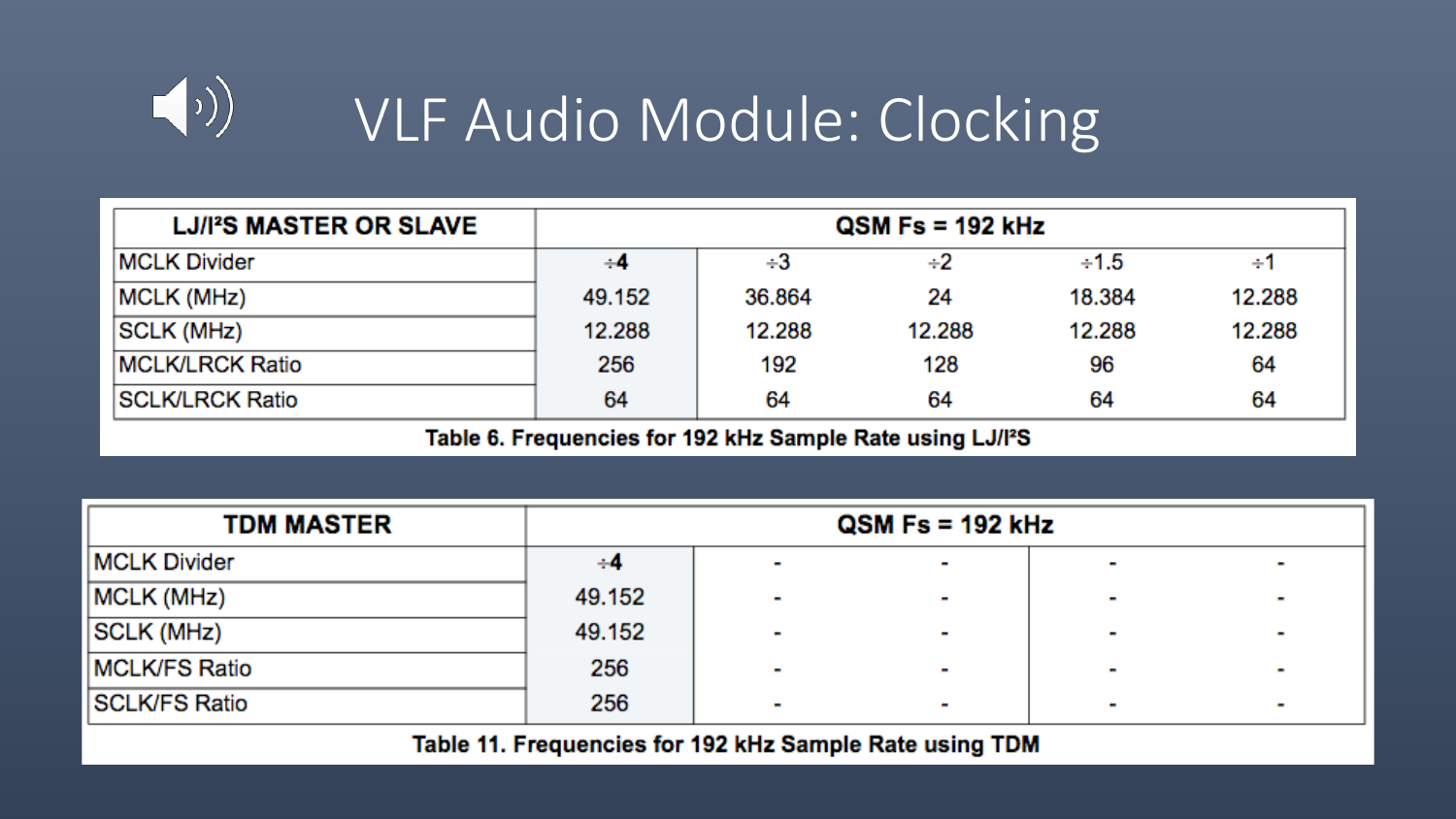#### LIGO gravitational wave detection

Paul

Referring to yesterday's announcement from LIGO

https://en.wikipedia.org/wiki/Gravitational wave observation

I'm pleased to report that our VLF receivers played a very small part in this.

On October 17th we got a request from Dr Robert Schofield looking for VLF data for the period 09:51 +/- 1 minute. He didn't say what for but it was easy to put 2+2 together.

I guessed this was to check that there was no electromagnetic interference from the VLF spectrum that might cause a false detection.

Unfortunately our stream server only keeps 20 days of recent signal and by the time the request came in, the signal had expired from the server's cache. That meant we couldn't do a thorough check, but luckily Mike Smith at Forest keeps a long raw archive of vlf35 so we could at least supply something from North America.

There's a lot to be said for keeping the raw signal stored locally. We never know when something interesting will turn up, perhaps months later and the local raw signal has wider bandwidth and fewer artifacts than the streamed version.

#### VLF Audio Module: Why VLF Automated Reception Systems are Important



**Paul Nicholson**